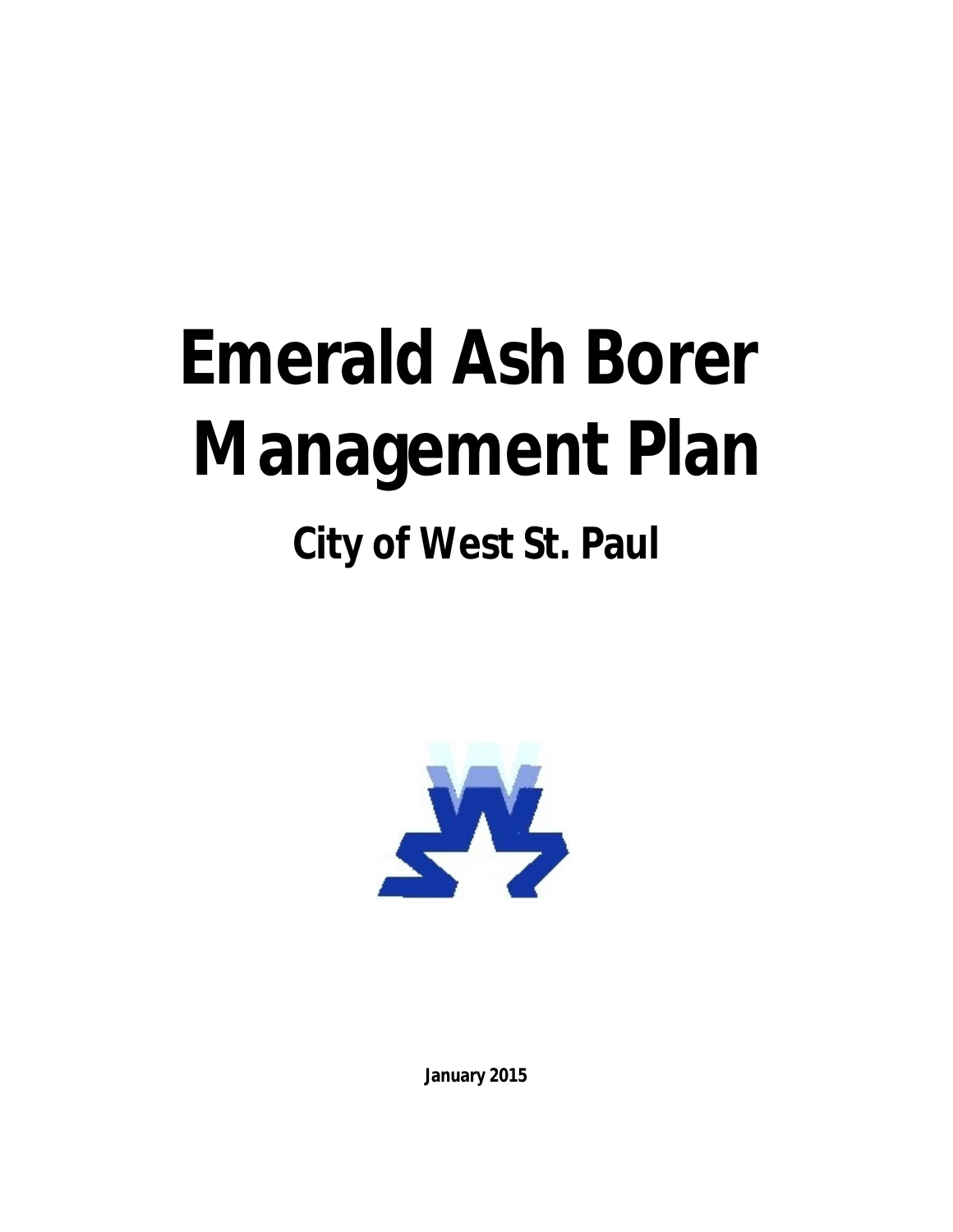# **Purpose:**

The City will take a proactive approach to mitigate the spread of Emerald Ash Borer and spread the physical and fiscal costs associated with the outbreak of Emerald Ash Borer over an extended timeframe, up to 10 years. The loss of ash trees in West St. Paul will have a devastating effect on home values, quality of life and the environment. Our goal is to buffer that impact by implementing current best management activities.

# **Introduction:**

The Emerald Ash Borer (EAB) is a non-native insect that was introduced to North America from Asia. It was discovered in the Detroit, Michigan / Windsor, Ontario area in 2002 and probably arrived in wood packing materials on cargo ships or airplanes. Despite eradication and suppression efforts, EAB has killed over 20 million Ash trees in Michigan, Ohio, Indiana, Illinois, Maryland and Ontario. EAB is a beetle that is smaller than a dime. The adult does very little damage. However, this is not the case with the larvae (immature stage) that feed on the inner bark of Ash trees. This feeding disrupts the tree's ability to transport water and nutrients. Larval feeding takes place over a period of years and eventually kills the infested tree. All species of Ash are susceptible. Because EAB is hard to detect, it can be present for years before an infestation is confirmed. There are currently no known control measures for EAB. This means that it has the potential of killing all of Ash trees throughout the United States and Canada. EAB was first discovered in Minnesota on May 13, 2009 (est. infestation of 2005) in the city of Saint Paul and has since spread throughout Ramsey and Hennepin Counties. It was just discovered in Dakota County (in Eagan's Lebanon Hills Regional Park) on December 23, 2014. West St. Paul has over 1300 public boulevard Ash trees (40% of all boulevard trees) and many more which compose the urban tree canopy within the park system and other public property. There is also a large amount of Ash trees found on private property. It is possible that despite state and federal quarantines of infested regions, EAB may already be established in West St. Paul.

#### **Economic Impact:**

Removing and replanting Ash trees will be a tremendous physical and financial challenge for the City and private property owners. Utilizing a simple formula for removals, stumping and replanting a cost estimate can be determined. For example, consider an average removal cost of \$200, (disposal, stump removal, and restoration) and an average replanting cost of \$200. At these rates, the economic impact of losing just the 1300 boulevard trees would be about \$520,000.

#### **Tree Management:**

The City of West St. Paul must prepare and manage for the arrival of EAB on three fronts:

- Boulevard trees within the right-of-way
- Public property (i.e. parks, City Hall, golf course, etc.)
- **•** Private property trees

#### **Boulevard Trees:**

1. The City has begun a policy of excluding any new Ash trees on public right-of-way (ROW) – with the recommendation that citizens and businesses discontinue the use of Ash in new plantings.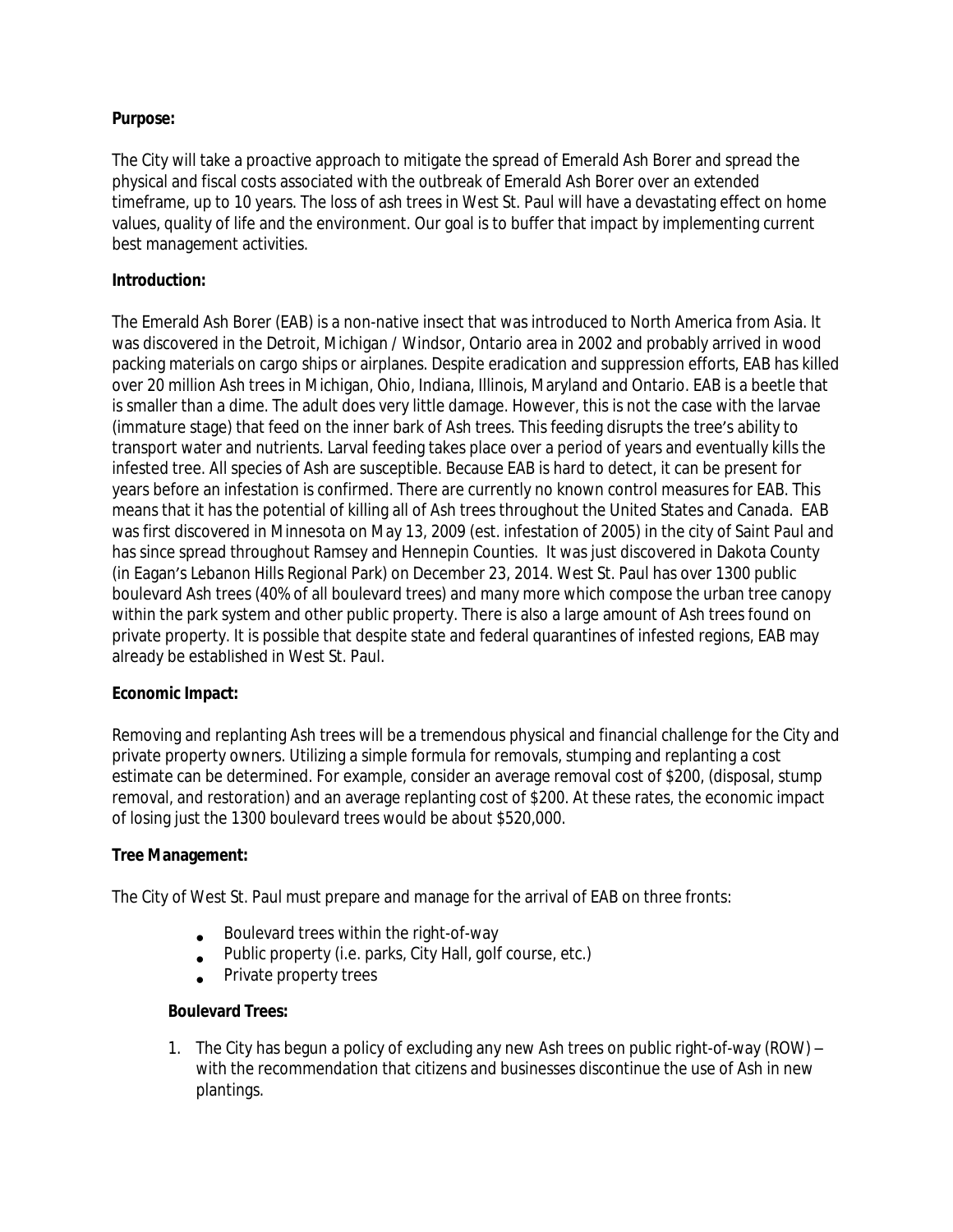- 2. The City will remove any boulevard Ash tree, at citizen request, that is in a state of decline.
- 3. The City will permit residents to chemically treat an ash tree in the public ROW under the conditions of hiring a licensed tree service that is bonded and insured, and that is a State of Minnesota Licensed Commercial Pesticide Applicator using state approved trunk injection pesticides only. By using trunk injections hopefully this reduces pesticide exposure to others and the environment overall. (Note: Chemical treatment would not preclude future removal of said Ash tree if deemed necessary.)
- 4. The City will begin to remove up to 10% of Ash trees each year beginning with poor and fair quality trees, hiring a contractor for larger trees. The removal shall include the complete removal of the tree, stump and ground restoration. All costs will be borne by the City of West St. Paul.
- 5. Trees removed from the boulevard will be replaced if requested by a resident on a first come first served basis as funds allow. New tree plantings will be done with species diversity in mind.

# **Public Property Trees:**

- 1. The City will not plant any new Ash trees on public property.
- 2. The City shall begin to remove any poor quality trees or trees in fair condition with major defects.
- 3. The City will continue to cooperate with the Minnesota Department of Agriculture and Minnesota Department of Natural Resources to establish EAB detection trees as needed on City property.
- 4. Ash trees in wooded areas will be left alone unless by a bike path or structure and may cause harm if it falls. If it is an early EAB infestation we will be removing infested trees as needed to slow the spread to the community.
- 5. In mowed areas Ash trees will be replaced.

# **Private Property Trees:**

- 1. There are thousands of Ash trees, large and small, on private property in West St. Paul. No reliable inventory exists, and Ash densities vary by neighborhood.
- 2. Property owners are urged to monitor for the EAB.
- 3. City of West St. Paul Ordinance, Section 910 Shade Tree Disease Control, will be updated to reflect the Emerald Ash Borer threat. The same parameters concerning Dutch elm disease and Oak wilt are appropriate measures to slow the spread of EAB.
- 4. It would be prudent for residents to establish a relationship with an ISA Certified Arborist now in the event that Ash tree evaluation or removal is desired. When residents call the City with questions they will be encouraged to consult with an ISA Certified Arborist that is insured and bonded. City staff will not inspect trees on private property.
- 5. The City also encourages residents to replace trees lost with species appropriate for the site, or to plant new trees in advance of EAB infestation and Ash removal as a way of lessening the large economic and environmental impact of the EAB.
- 6. The City will not treat or dispose of any trees found on private property.

#### **Ordinances and Policies:**

The City's updated Ordinances and policies must outline what actions the City can take to manage diseased trees. Ordinance revisions will be recommended to the City Council as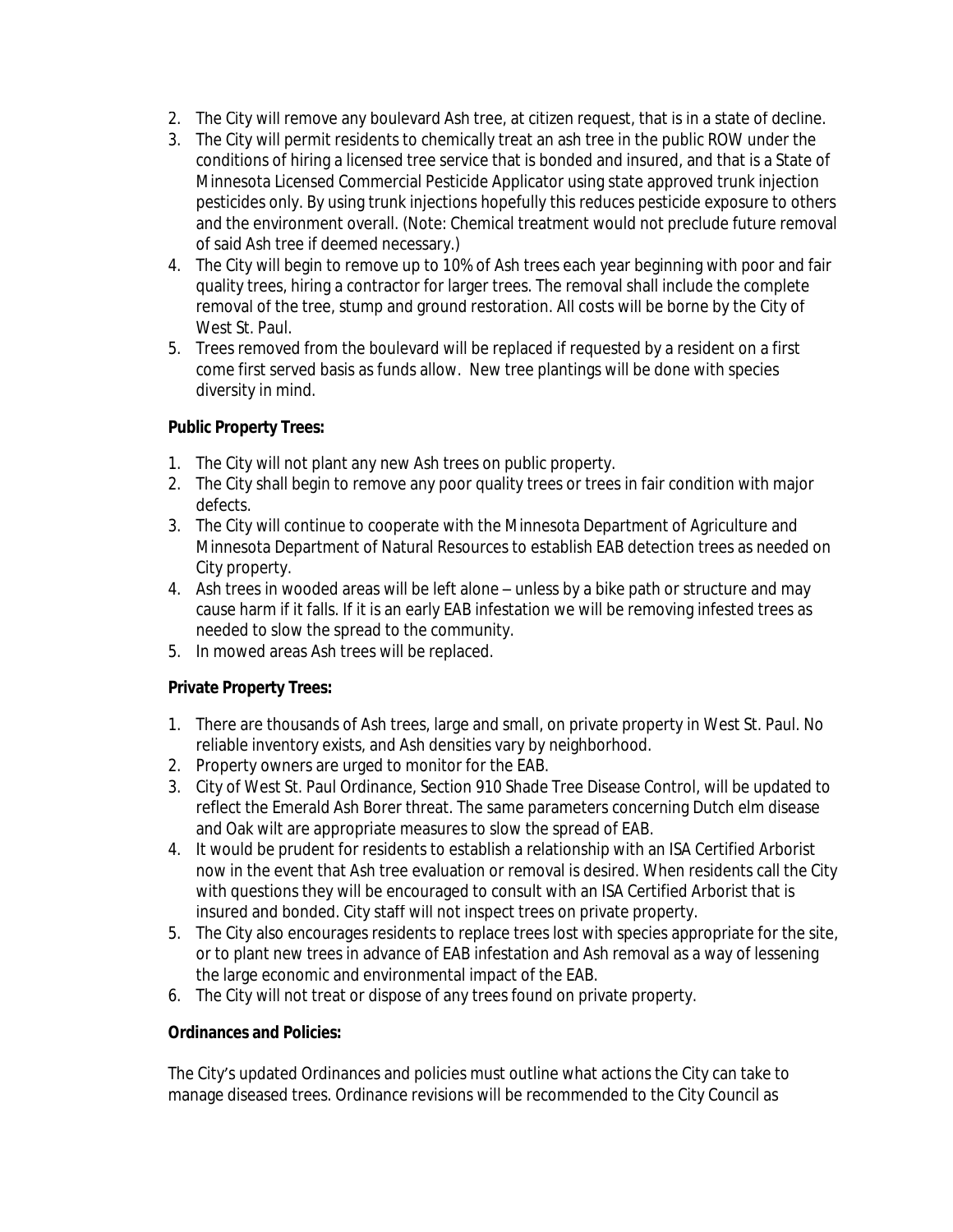appropriate to address the infestation of EAB.

#### **Development Plan Approval Process:**

Future approvals of development/redevelopment should include a condition stating that no Ash trees shall be allowed as a condition of approval.

#### **Inventory:**

A complete boulevard tree survey was conducted in 2014 by S & S Tree Specialists. The inventory included location, species, size and condition of each tree. Of the 3,363 trees inventoried 1,333 or 40% were found to be Ash trees. City staff will finish an inventory of trees on the remaining public land in the City (i.e. golf course, City Hall, mowed area of parks, etc.) in 2015. This data will help determine which trees and which areas of the City will be targeted for structured removal.

#### **Structured Removal:**

The City will adopt a proactive "Structured Removal Plan" of Ash trees, including those in decline, and areas of the City with large pockets of Ash trees in anticipation of the larger loss of the entire Ash population. The intent is to hopefully slow the spread of EAB by reducing host trees, thus, spreading out management costs over several years by avoiding a "spike" in diseased and dangerous trees.

#### **Disposal:**

The prompt removal of EAB infested trees is the first priority in the City's management plan. The probable loss of thousands of Ash trees creates several challenges for the City in regards to public trees as well as residents and commercial tree services dealing with private property trees. With the discovery of EAB in Eagan, Dakota County is under a state imposed quarantine and all Ash wood will need to be disposed of following state guidelines.

The most critical period for movement of confirmed EAB Ash trees is the months of May - July. This is the period where adult beetles emerge from trees, begin feeding on foliage, move to even more trees, and lay their eggs. During this period, it is best to leave these trees standing and not chance the possible spread of EAB by transporting beetle infested wood to other areas. After this period, from about August 1st to April 30th each year, EAB trees can be removed and transported so long as they are promptly chipped to the required dimensions, less than 1"x1"x1" in any one dimension, effectively killing any EAB larvae.

The City will explore emergency marshalling yard(s)—suitable for on-site tub grinding--within areas of EAB confirmed trees that need to be removed in response to an emergency, such as clean-up of a wind storm during the months when beetles are active. These yard(s) would be used to process all wood in the area, including public, and private from property owners and commercial tree services.

#### **Pesticide Use:**

The City should consider pesticide use for EAB on public trees is to reduce beetle populations in known infested areas, rather than for the purpose of preserving Ash trees for the long-term. The City would select trees for treatment that meet certain criteria, depending on the goal of the particular treatment. In most cases, the trees selected would be of better quality condition and candidates that would be kept in the landscape for the long term, if so decided. For a chosen tree's survivability, treatments must be